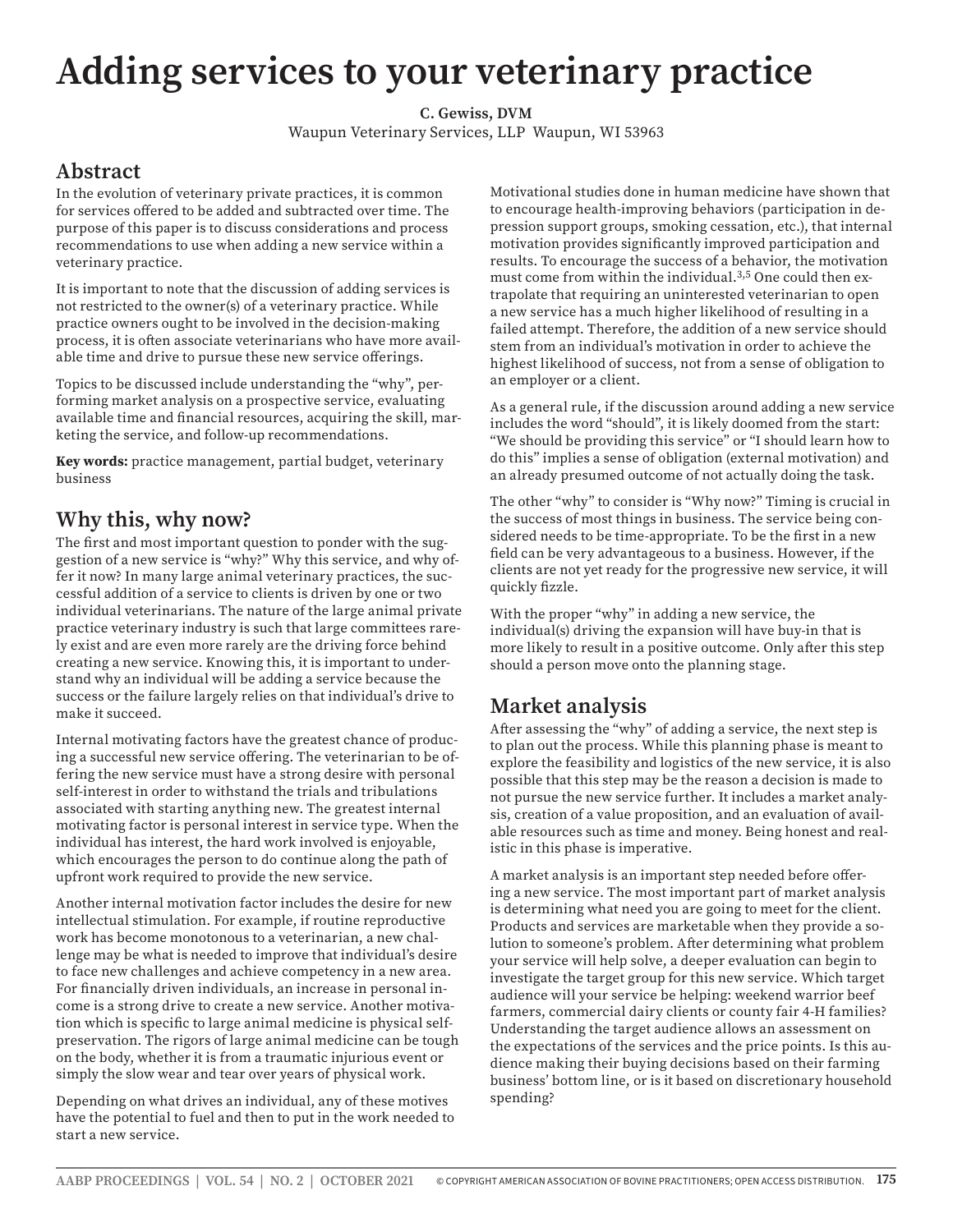Market analysis should also include evaluating local competitors offering overlapping services and what their strengths and weaknesses include. If there are many equal competitors, this would indicate the need for competitive pricing or unique additions to set your service apart from others.

During all of these steps, it is important to note that the service may change. It is important to keep an open mind and be willing to change course as more information is learned about the market for the new service.

# **"Running the numbers"**

There are two important resources whose availability needs to be assessed when considering a new service: time and money. Time is a non-renewable resource and is therefore the most crucial. Even if a practitioner has the ability and motivation to start a new service, they will never get it off the ground if they do not have the time to dedicate to the process. Is the new service in completely uncharted territory or is it expanding on a service already being offered? It is important to be honest and realistic with the time assessments.

In a situation where a completely new service is being added, such as breeding soundness exams (BSEs), an entirely new skillset would need to be learned. In a clinic that is already offering BSEs in bulls, the addition of small ruminant BSEs would be a significantly lesser time investment requirement.

Unlike time, money is a renewable resource. While it is renewable, it is a resource that may limit the feasibility of a new service. A partial budget provides a way to financially evaluate the new service. This tool considers resources and cashflows that will change and does not include unaffected resources. By accounting for changing incomes and expenses, a net effect can be determined. A partial budget template on Microsoft Excel has been provided to AABP members at: **http://aabp.org/ members/resources/VPS-Partial\_Budget\_Template.xlsx.** 

Figure 1 shows an example partial budget used for the addition of breeding soundness exam services. Quadrant 1 shows increases in income, which are the anticipated totals of the new income streams from this newly added service. In this reallife example, a single client asked for a veterinary clinic to do BSEs on their 25 Hereford bulls. This was the only expected billable call, thus the single call charge. In this example, the person doing the breeding soundness exams was an associate veterinarian who was hired 6 months earlier and had free time in her schedule. In the case of a veterinarian who already has a full schedule, there would be losses in income if they had to stop providing other services to add this new service. However, if that busy veterinarian were to open their schedule for a new service by sharing some of their routine reproductive work with another vet in the practice who has free time in their schedule, the practice as a whole would have no decrease in income, and their Quadrant 2 would reflect the one in the figure.

In this example, there are no decreases in expenses (Quadrant 3). This quadrant is more often used in the opposite case of using a partial budget in the decision to decrease or cease the offering of a service. Finally, Quadrant 4 shows increased expenses, which includes the cost of new equipment or supplies, educational expenses, rented space, etc.

While this example of added BSE shows a net loss of \$392, it is important to remember that this reflects the first year only. A business owner may find this to be a financially acceptable scenario given that less than 9 BSEs the following year will finish paying for the equipment and everything thereafter would be a net positive cashflow.

It is important to run this scenario several times using bestcase and worst-case scenarios in order to make a fully-informed decision.

# **Execution**

After it has been agreed upon to pursue an added service, the process of execution is where the rubber meets the road. This is where knowledge must be gained, marketing must be done and the time has come to start providing the service itself.

#### **New skill mastery**

Learning a new skill can be an exciting process for some and a terrifying process to others. The important factor to remember is that nearly everyone will flounder on their first few tries. Acceptance of this will reduce pressure placed on the individual, whether it comes from others or from oneself.

To become knowledgeable in a new arena, Ken Coleman recommends in his book, The Proximity Principle, 1 5 types of people to be on one's team. These include:

- 1. Professors
- 2. Professionals
- 3. Mentors
- 4. Peers
- 5. Producers

Each type of person provides a source of support along the way when learning a new skillset. The "Professor" is an instructor in the field. While the Professor may include veterinarians in academia, they can also expand to anyone knowledgeable in the area who enjoys taking the time to educate others on the subject. The "Professional" is someone who is one of the best in this service area. They have walked through the struggles of that expertise and are at the top of their game. The "Mentor" is a trusted individual who speaks with honesty and wisdom. This person provides moral support and/or constructive criticism, based on the situational needs. "Peers" are those walking similar paths and can provide empathy and commiseration throughout the process. The final person is the "Producer", an individual in the industry who provides jobs in that area. In many private practices, this person is the practice owner and/ or the individual providing the new service themselves.

# **Application**

Application of the new service is often the most difficult and the most exciting part of the process. To ease the process, it is advisable to wisely choose the first few clients. If possible, performing the new service on a few "test flight herds" with whom there is already a strong relationship with established trust and credibility, will allow for a smoother process. The test runs can be at little to no cost for the client, which will make them more amenable to the idea, and can also remove pressure to perform perfectly in a process that is still being developed.